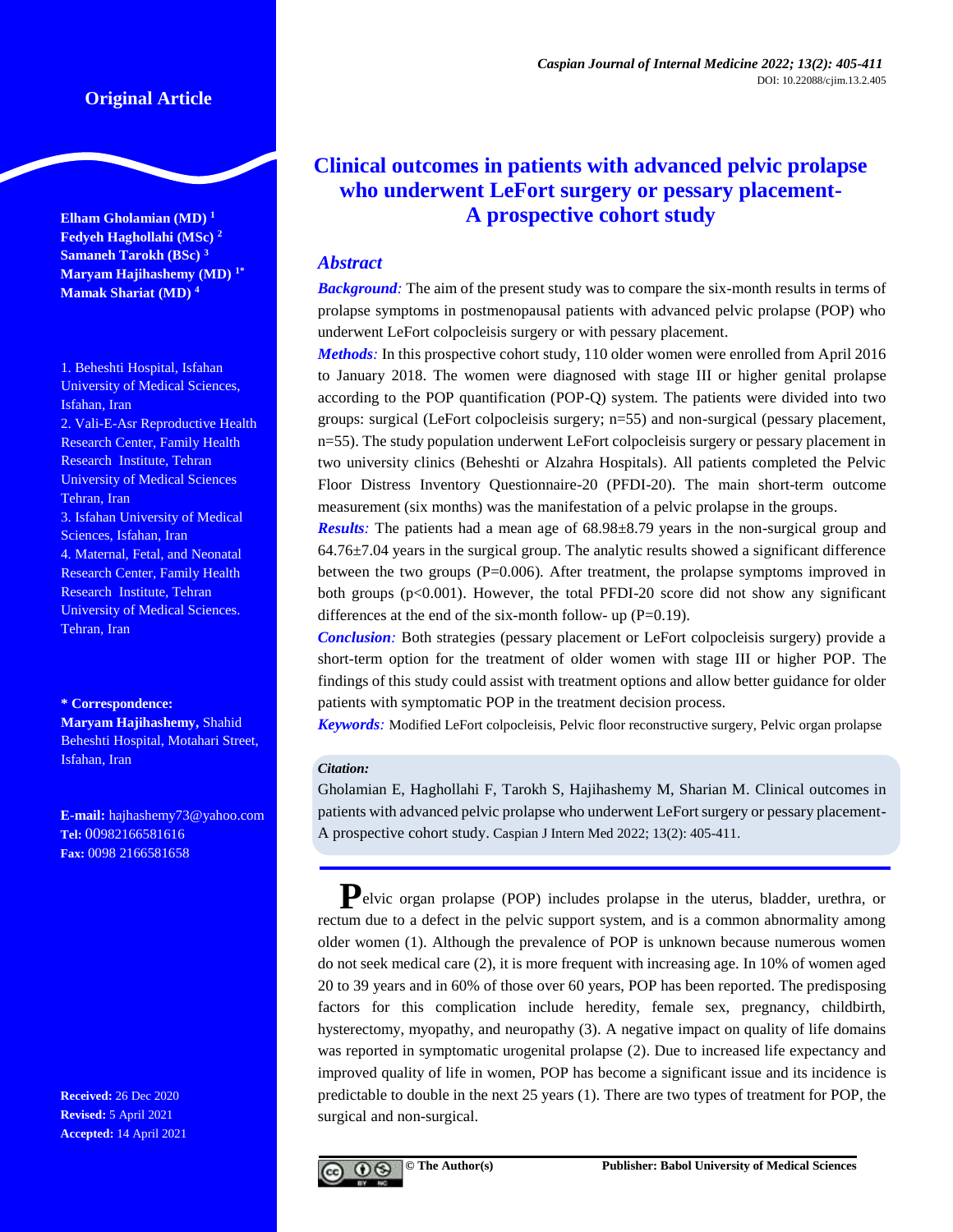Pelvic floor exercises, physiotherapy, and the use of supportive devices such as vaginal pessaries comprise the non-surgical treatments that are effective in improving pelvic floor dysfunction [\(4](https://link.springer.com/article/10.1007%2Fs00192-010-1340-9#CR3)[-7\)](https://link.springer.com/article/10.1007%2Fs00192-010-1340-9#CR6). Reconstructive and obliterative surgeries such as sacrospinous ligament suspension or sacrocolpopexy or Lefort surgery is recommended in general for women whose prolapse symptoms have not improved with noninvasive treatments like a pessary. Colpocleisis is less invasive than reconstructive surgery (8).

The woman's general health, the degree of prolapse, need for sexual intercourse, reproductive function, and the presence or absence of urinary symptoms are important factors to consider when choosing the appropriate treatment. In general, older women or those who are medically unfit and have no desire for sexual intercourse control their prolapse symptoms with a pessary. However, these are not universally successful and may not be acceptable to some women (8).

Although surgery's primary aim is to repair the anatomy and develop the quality of life, there are few studies about the results of this treatment on the bladder, intestinal, and sexual functioning [\(9\)](https://link.springer.com/article/10.1007%2Fs00192-010-1340-9#CR8). In addition, there are significant implications for the costs of prolapse surgery, especially when the surgery has a failure rate of up to 30% [\(10\)](https://link.springer.com/article/10.1007%2Fs00192-010-1340-9#CR9). Urinary tract infections, post-treatment infections, sexual dysfunction, bleeding and pain, hospitalization, and the impact on the quality of life are the complications of treatment in two surgical or non-surgical procedures (11-19). Similar improvements have been reported in urinary and bowel symptoms, sexual function, and quality of life in both POP surgery and pessary placement (20, 21). "Colpocleisis involves the closure of the vagina and seems to have fallen out of fashion. In addition, recent reports have questioned the use of LeFort's procedure and feel that it has no place in modern gynecological practice" ([8,22,](https://link.springer.com/article/10.1007/s10397-004-0006-3#CR10) [23\)](https://link.springer.com/article/10.1007/s10397-004-0006-3#CR11). However, advantages of this surgery include a lack of injury to the nearby organs, vessels, or nerves [\(24\)](https://link.springer.com/article/10.1007/s10397-004-0006-3#CR12); rapid surgery; short recovery time; and use of local anesthesia, if necessary. Because of the high prevalence of POP among the middle and older aged women, the importance of women's health, and the Ministry of Health and Medical Education attention to this issue, this survey aimed to compare the clinical short-term outcomes in the LeFort colpocleisis surgery and pessary placement in patients with advanced POP.

## **Methods**

The Ethics Committee of Isfahan University of Medical

Sciences, Isfahan, Iran and the Deputy of Research at Isfahan University of Medical Sciences, Isfahan, Iran (IR.MUI.MED.REC1397.048) approved this prospective cohort study. This study was registered at the Iranian Registry of Clinical Trials (No: IRCT20160521027998N6). The patients signed an informed consent to partake in this study.

A total of 110 postmenopausal patients with symptomatic advanced POP (stage III and higher) based on the POP quantification (POP-Q) system enrolled in this study. The study patients were divided into two groups, surgical (LeFort colpocleisis surgery; n=55) or non-surgical (pessary placement; n=55). The procedures were performed in two university clinics of Isfahan (Beheshti or Alzahra Hospitals) from April, 2016 to January, 2018.

The exclusion criteria were patients with genital infections, history of bleeding, pelvic malignancy, history of pelvic floor surgery for prolapse and their recurrence or pessary insertion, and those who used narcotic drugs. The study patients were informed that participation included an interview and pelvic examination**.**

All of the pessaries were made of silicone (Gelhorn, Barcelona, Spain) and were placed by a single gynecologist. In the LeFort surgery, the vaginal mucus is bonded to the anterior-posterior plane, which results in a type of blockage of the vagina that prevents the removal of prolapsed organs (25). The lifetime risk of POP repair is estimated at 11%, and failure in the initial repair and re-functioning is 29% (26).

The Pelvic Floor Distress Inventory Questionnaire-20 (PFDI-20) contains 20 items and is divided into three subscales: Pelvic Organ Prolapse Distress Inventory (POPDI-6), the Colorectal-Anal Distress Inventory (CRADI-8), and the Urinary Distress Inventory (UDI-6). The first part of the POPDI-6 questionnaire examines the six manifestations of prolapse and includes the heaviness feeling in the pelvis, pain under the abdomen, vaginal protrusion; need to strain to pass urine and feces, feeling of incomplete discharge of urine, and vaginal pressure to urinate.

The second part of the questionnaire (CRADI-8) evaluates the eight manifestations of bowel dysfunction, and includes excessive straining for defecation, lack of full discharge of feces, fecal incontinence with soft consistency, intestinal gas incontinence, painful discharge of feces, urgency in fecal defecation, and rectal prolapse. The third part of this questionnaire (UDI-6) consists of six urinary incontinence manifestations and includes repeated urination; urinary leakage associated with urgency; urinary leakage by sneezing,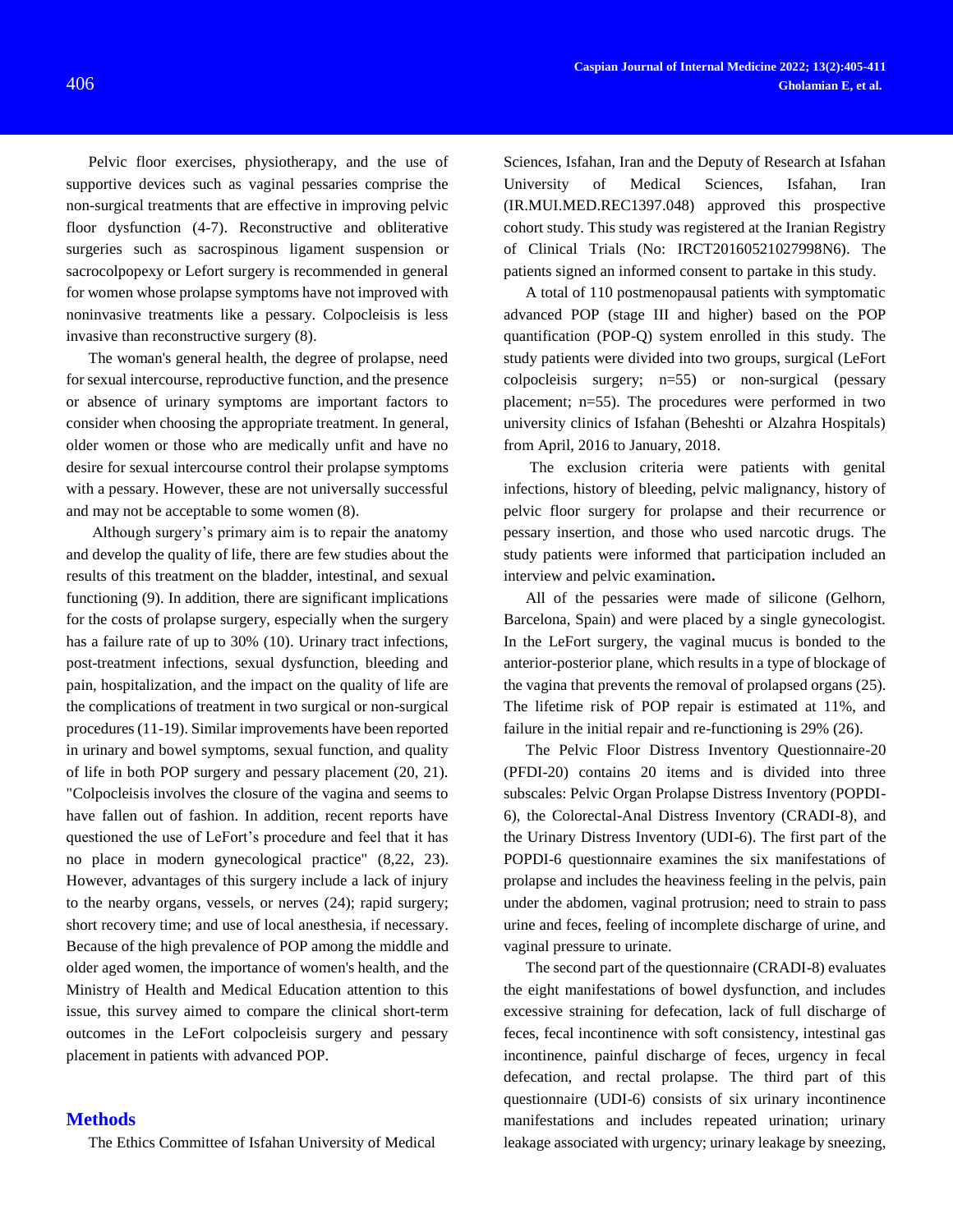coughing or laughing; a few drops of urinary leakage; lack of complete discharge of urine; and pain or discomfort in the genital area and under the abdomen (27). The study participants were asked if they experienced each symptom and their responses were based on a Likert scale of 1–4, as follows: 1 (not at all), 2 (somewhat), 3 (moderate), and 4 (quite a bit). The total score for each subscale ranged from 1 to 80 (28). The higher score indicated a high severity of prolapse.

All patients completed the validated version of the PFDI-20 before and six months after the intervention. The comparison of changes in the PFDI-20 scores was the main outcome. The data gathering tool was a demographic information questionnaire that included age, body mass index (BMI), education level, and number of deliveries. Both the data gathering tool and another questionnaire were completed by interviewing the research participants. The degree of satisfaction was recorded based on the patients' responses in the two groups and a score of 1–4 was given based on the Likert scale.

**Statistical analysis:** We calculated the sample size according to the comparison of mean, which was reported by Anantawat et al. (13). We chose 55 patients per group, which indicated a 95% significance level, 80% power, and 10% loss to followup estimation.

Statistical analyses were performed using SPSS software (Version 20, SPSS, Inc., IL, USA). Data are expressed as mean±standard deviation and numbers with percentages. The paired t- test was used to compare between continuous scores before and after the treatments. We used the independent ttest for comparison between continuous variables between the two groups. Categorical variables were compared using the chi-square tests. A p-value  $\langle 0.05 \rangle$  was considered to be statistically significant.

## **Results**

At first, a total of 120 patients with 2 surgical (n=60) and non-surgical (n=60) groups were included in the study. Of these, 10 refused to participate due to unwillingness, including 5 in the surgical group and another in the non-surgical group. (Figure 1). Patients were assessed before and in the six-month follow-up after the final treatment. All 110 participants finalized the study and their data were considered in the analysis. The mean age was 68.98±8.79 years in the nonsurgical group and 64.76±7.04 years in the surgical group.



**Figure 1. Comparison of clinical outcomes in each group (surgical and non-surgical) pre and post-treatments.**

POPDI-6: Pelvic Organ Prolapse Distress Inventory; CRADI-8: Colorectal-Anal Distress Inventory; UDI-6: Urinary Distress Inventory; PFDI-20: Pelvic Floor Distress Inventory Questionnaire-20.

The t-test results showed a significant difference between the two groups  $(P=0.006)$ . Table 1 summarizes the characteristics of the enrolled women. Statistically, demographic characteristics did not differ between the two groups (table 1). However, prior to treatment, significant differences in the CRADI and UDI domains were reported between the two groups. The non-surgical group reported a higher severity of prolapse symptoms in the CRADI and UDI domains (p<0.05). After treatment, the CRADI domain of the PFDI-20 questionnaire had a borderline significant difference between the two groups  $(P=0.05)$ , but there were no statistically significant differences in terms of UDI (P=0.21) and POPDI (P=0.81) between the groups. In other words, the effects of the pessary placement or LeFort colpocleisis surgery on these domains was the same  $(p>0.05)$  (table 2). At the end of treatment, the total satisfaction score was not different between the non-surgical and surgical  $(P=0.64)$ groups. A total of 49 (89.1%) patients in the non-surgical and 51 (92.7%) in the surgical group stated they were satisfied with the reduction in POP symptoms. The dissatisfaction stated by 6 (11%) patients in the pessary group was attributed to the need for frequent referrals to check the device and the problem with sexual intercourse. Dissatisfaction in 4 (7.3%) patients in the surgical group was due to perineal pain. After the end of treatment, the total PFDI-20 score did not show any differences between the two groups  $(P=0.19)$ . The PDFI-20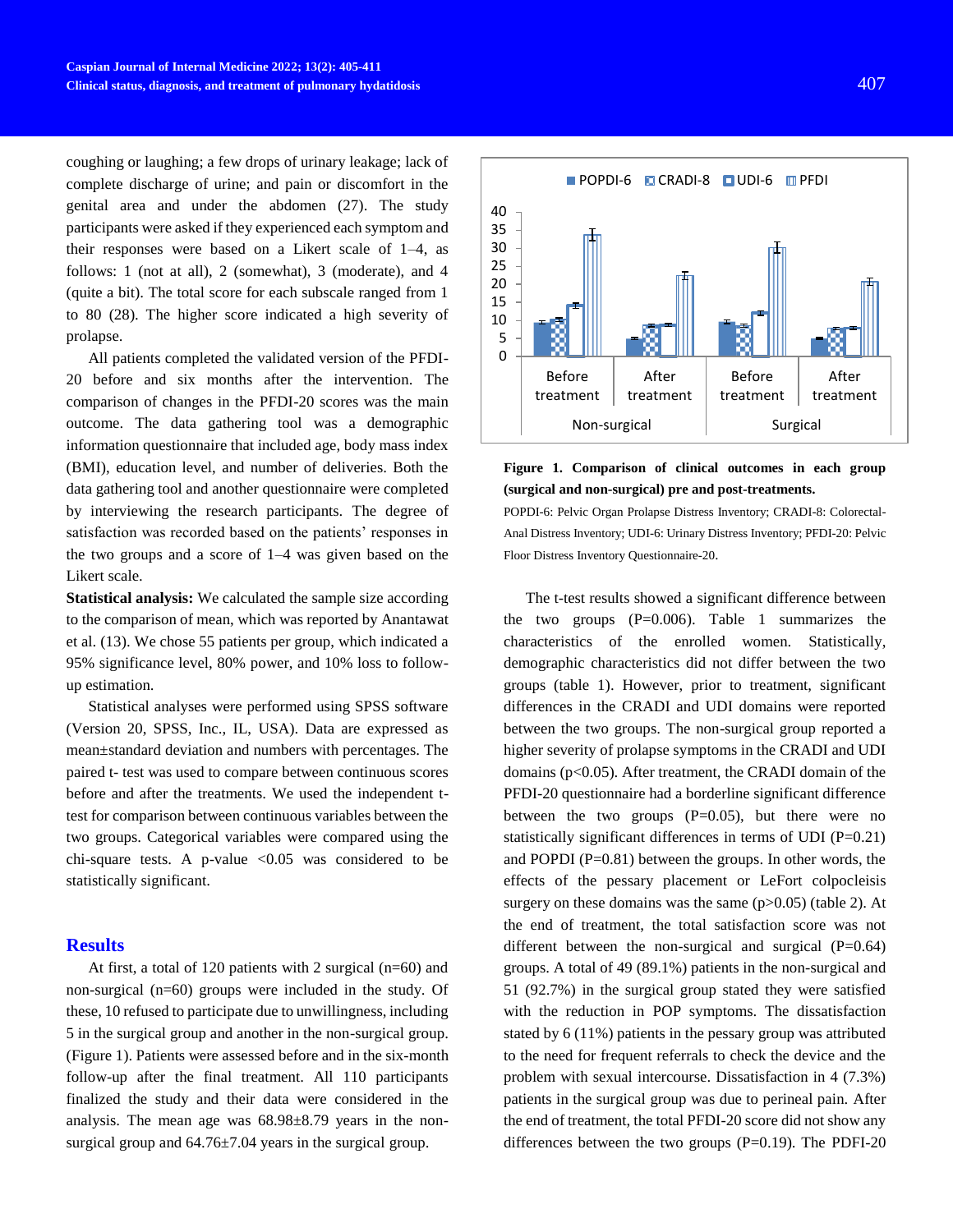scores showed improvement after treatment in both groups. Therefore, the POP symptoms improved in the non-surgical and surgical groups (table 3, figure 2). There were no serious adverse effects observed in either group. The patients were treated successfully and no complications were found during the six-month follow-up.

| Table 1. Baseline characteristics in the two study groups. |                                               |                               |                        |  |  |
|------------------------------------------------------------|-----------------------------------------------|-------------------------------|------------------------|--|--|
| <b>Variable</b>                                            | <b>Non-surgical group (pessary placement)</b> | <b>Surgical group</b>         | <i><b>*P-value</b></i> |  |  |
|                                                            | $n=55$                                        | (LeFort colpocleisis surgery) |                        |  |  |
|                                                            |                                               | $n=55$                        |                        |  |  |
| Age (years)                                                | $68.98 \pm 8.79$                              | $64.76 \pm 7.04$              | 0.006                  |  |  |
| BMI (kg/m <sup>2</sup> )                                   | $27.66 \pm 3.30$                              | $28.32 \pm 3.69$              | 0.33                   |  |  |
| Parity                                                     | $4.15 \pm 1.42$                               | $3.91 \pm 1.46$               | 0.39                   |  |  |
| Job; $n$ $(\%)$                                            |                                               |                               | 0.53                   |  |  |
| Housewife                                                  | 51 (92.7)                                     | 48 (87.3)                     |                        |  |  |
| Employee                                                   | 4(7.3)                                        | 7(12.7)                       |                        |  |  |
| Education; $n$ $(\%)$                                      |                                               |                               | 0.57                   |  |  |
| Illiterate                                                 | 19 (34.5)                                     | 15(27.3)                      |                        |  |  |
| $\leq$ Diploma                                             | 26(47.3)                                      | 26(47.3)                      |                        |  |  |
| Graduate                                                   | 10(18.2)                                      | 14(25.5)                      |                        |  |  |
| Hysterectomy; $n$ $%$ )                                    |                                               |                               | 1                      |  |  |
| Yes                                                        | 10(18.2)                                      | 11(20)                        |                        |  |  |
| No                                                         | 45(81.8)                                      | 44 (80)                       |                        |  |  |
| Grade of prolapse; $n$ $(\%)$                              |                                               |                               | 0.17                   |  |  |
| 3                                                          | 16(29.1)                                      | 9(16.4)                       |                        |  |  |
| 4                                                          | 39 (70.9)                                     | 46 (83.6)                     |                        |  |  |

BMI: Body mass index. Data are expressed as mean±standard deviation and number with percentages in parentheses.

\*P-values refer to the t-test and chi-square test when necessary.

## **Table 2. Comparison of clinical outcomes before and after treatment between the surgical and non-surgical groups.**

| <b>Variable</b>                     | <b>Non-surgical group (pessary placement)</b> | <b>Surgical group</b>         | <b>*P-value</b> |
|-------------------------------------|-----------------------------------------------|-------------------------------|-----------------|
|                                     | $n=55$                                        | (LeFort colpocleisis surgery) |                 |
|                                     |                                               | $n=55$                        |                 |
| <b>Before treatment</b>             |                                               |                               |                 |
| POPDI-6                             | $9.45 \pm 3.44$                               | $9.65 \pm 4.73$               | 0.80            |
| CRADI-8                             | $10.24 \pm 3.56$                              | $8.55 \pm 2.87$               | 0.007           |
| $UDI-6$                             | $14.07 \pm 3.74$                              | $12.02 \pm 5.29$              | 0.02            |
| PFDI-20                             | $33.76 \pm 9.14$                              | $30.22 \pm 11.40$             | 0.08            |
| After treatment                     |                                               |                               |                 |
| POPDI-6                             | $4.95 \pm 1.72$                               | $5.04 \pm 2.28$               | 0.81            |
| CRADI-8                             | $8.64 \pm 2.55$                               | $7.80 \pm 1.79$               | 0.05            |
| $UDI-6$                             | $8.69 \pm 3.11$                               | $7.91 \pm 3.40$               | 0.21            |
| PFDI-20                             | $22.38 \pm 6.74$                              | $20.75 \pm 6.37$              | 0.19            |
| Satisfaction                        | $4.35 \pm 0.87$                               | $4.27 \pm 0.76$               | 0.64            |
| <b>Satisfaction after treatment</b> |                                               |                               |                 |
| Unsatisfied                         |                                               |                               | 0.38            |
| No change                           | $4(4.3\%)$                                    | 3(5.5%)                       |                 |
| Satisfied                           | $2(3.6\%)$                                    | $1(1.8\%)$                    |                 |
| Very satisfied                      | 20 (36.4%)                                    | 29 (52.7%)                    |                 |
|                                     | 29 (52.7%)                                    | 22 (40%)                      |                 |

Data are expressed as mean±standard deviation and number with percentages in parentheses.\*P-values refer to the t-test and chi-square test when necessary.

POPDI-6: Pelvic Organ Prolapse Distress Inventory; CRADI-8: Colorectal-Anal Distress Inventory; UDI-6: Urinary Distress Inventory: PFDI-20: Pelvic Floor Distress Inventory Questionnaire-20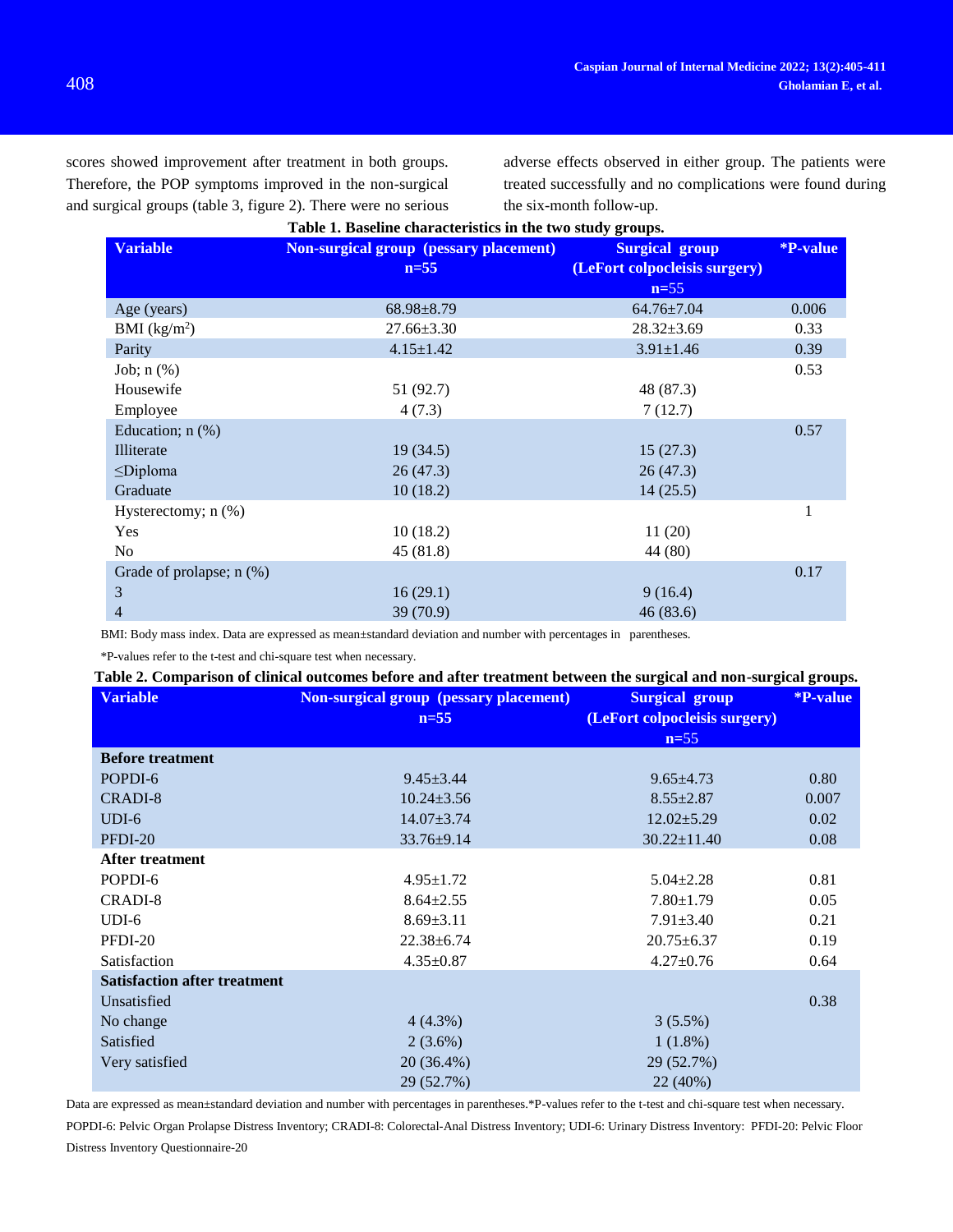| <b>Group</b>                         | <b>Before treatment</b> After treatment |                  | <b>*P-value</b> |  |  |
|--------------------------------------|-----------------------------------------|------------------|-----------------|--|--|
| Surgical group (LeFort colpocleisis) |                                         |                  |                 |  |  |
| POPDI-6                              | $9.45 + 3.44$                           | $4.95 \pm 1.72$  | < 0.001         |  |  |
| CRADI-8                              | $10.24 + 3.56$                          | $8.64 \pm 2.55$  | 0.001           |  |  |
| $UDI-6$                              | $14.07 + 3.74$                          | $8.69 + 3.11$    | < 0.001         |  |  |
| PFDI-20                              | $33.76 \pm 9.14$                        | $22.38 \pm 6.74$ | < 0.001         |  |  |
| <b>Non-surgical group (Pessary)</b>  |                                         |                  |                 |  |  |
| POPDI-6                              | $9.65 + 4.73$                           | $5.04 + 2.28$    | < 0.001         |  |  |
| <b>CRADI-8</b>                       | $8.55 \pm 2.87$                         | $7.80 \pm 1.79$  | 0.003           |  |  |
| $UDI-6$                              | $12.02 + 5.29$                          | $7.91 + 3.40$    | < 0.001         |  |  |
| PFDI-20                              | $30.22 \pm 11.40$                       | $20.75 + 6.37$   | < 0.001         |  |  |

#### **Table 3. Comparison of clinical outcomes pre- and post-treatment within each group.**

\* P-value refers to the paired t-test. POPDI-6: Pelvic Organ Prolapse Distress Inventory; CRADI-8: Colorectal-Anal Distress Inventory; UDI-6: Urinary Distress Inventory; PFDI-20: Pelvic Floor Distress Inventory Questionnaire-20

## **Discussion**

In older women, both pessary placement and LeFort surgery appeared to be effective for the cure of stage III or higher genital prolapse. Both groups reported reductions in scores from the three domains (UDI, CRADI, and POPDI), which indicated the effectiveness of both treatments.

Lotte et al. conducted a prospective cohort study in women with symptomatic stage II or greater POP.113 women were treated according to their preference with either pessary placement or prolapse surgery. The prolapse domain of the UDI questionnaire was completet in each patient 12 months after the treatments. The results showed that the prolapse symptoms in those who were treated with a pessary were less severe than the surgery group (18).

Lamers et al., in a review article, found that one year outcomes in terms of prolapse symptoms appeared to be similar between pessary placement and surgery (29). [Miceli](https://www.ncbi.nlm.nih.gov/pubmed/?term=Miceli%20A%5BAuthor%5D&cauthor=true&cauthor_uid=30863947) and Dueñas-Diez conducted a prospective observational study with 171 women who had symptomatic advanced POP. The patients were treated according to their preference (surgery or vaginal ring pessary) and were followed for a minimum of 18 months. The study results showed that the efficacy (recurrent prolapse) was similar in both groups. The pessary group had a success rate of 84.4% compared with 89.6% in the surgery group (30).

The results reported by the Lamers et al. and Miceli and Dueñas-Diez studies were consistent with the present study (29-31). The study of Radnia, et al. on women ranging from 34 to 89 years in 6 months follow-up,and based on PDFI-20 questionnaire showed that in many patients, especially the older ones; pessaries improve symptoms of prolapse and can be substituted for surgery (32). The reason for the differences in the results of these two studies is the use of different pelvic prolapse assessment questionnaires,the age of women, and the follow-up periods. In addition, there are extensive variations in the definitions of success in pelvic prolapse surgery (27,33). In the present study, consistent with Radnia's study (32) ,we used validated questionnaires to assess the objective manifestation outcomes. Manifestations of the pelvic prolapse symptoms indicate the patient's response in elderly patients.

Limitations of the current study included the small sample size, non-randomized trial, short-term outcome, and the limited availability of published studies that pertained to this issue. We did not assess the health quality of life or other complications in this research. These measures and possible confounding factors should be considered in future studies. We recommend that a randomized controlled trial, which compares the pessary to POP surgical treatments is recommended to determine the therapeutic position and the management of POP.

#### **Acknowledgements**

The cooperation and guidance of the esteemed professors of the Department of Obstetrics and Gynecology of Isfahan Medical School as well as the sincere support of the staff of Shahid Beheshti and Al-Zahra Hospital are appreciated.

**Funding:** This paper was a resident's thesis. The study was approved by the Iranian Registry of Clinical Trials (IRCT20160521027998N6) and the Isfahan University of Medical Sciences (IR.MUI.MED.REC1397.048).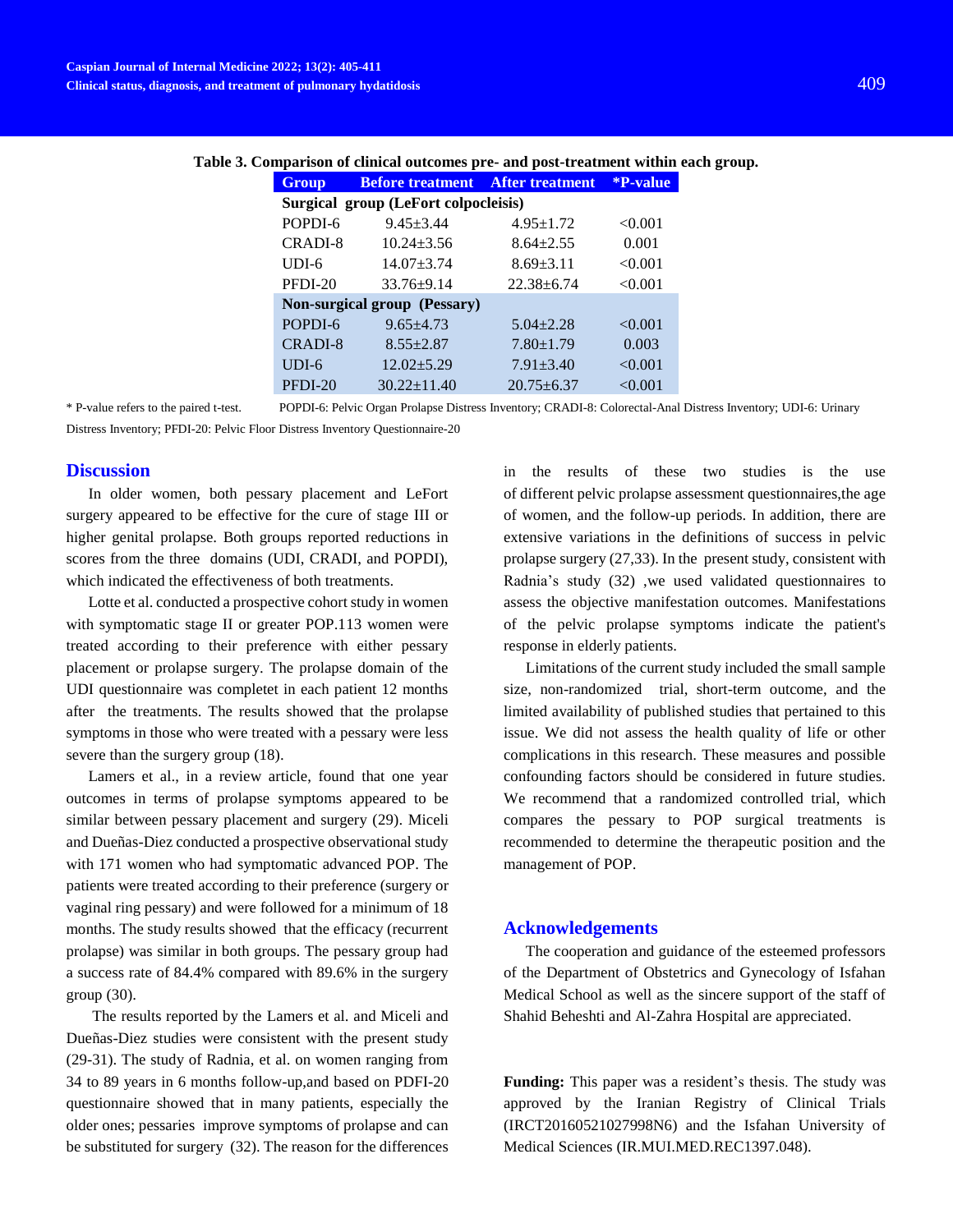**Conflict of Interest:** The authors have no competing interests that might be perceived to influence the results and discussion reported in this paper.

## **Author Contributions**:

Protocol/project development: Hajihashemy M Data collection or management: Tarokh S Management of data collection: Gholamian E

Data analysis: Gholamian E,Shariat M

Manuscript writing/editing: Hajihashemy M, Gholamian E, Haghollahi F

## **References**

- 1. Weber AM, Richter HE. Pelvic organ prolapse. Obstet Gynecol 2005; 106: 615-34.
- 2. Digesu GA, Khullar V, Cardozo L, Robinson D, Salvatore S. P-QOL: a validated questionnaire to assess the symptoms and quality of life of women with urogenital prolapse. Int Urogynecol J Pelvic Floor Dysfunct 2005; 16: 176-81
- 3. Rotveit G, Brown JS, Thom DH, et al. Symptomatic pelvic organ prolapse: prevalence and risk factors in a population-based, racially diverse cohort. Obstet Gynecol 2007; 109: 1396-403.
- 4. Clemons JL, Aguilar VC, Tillinghast TA, Jackson ND, Myers DL. Patient satisfaction and changes in prolapse and urinary symptoms in women who were fitted successfully with a pessary for pelvic organ prolapse. Am J Obstet Gynecol 2004; 190: 1025-9.
- 5. Fernando RJ, Thakar R, Sultan AH, Shah SM, Jones PW. Effect of vaginal pessaries on symptoms associated with pelvic organ prolapse. Obstet Gynecol 2006; 108: 93-9.
- 6. Neuman M, Lavy Y. Conservation of the prolapsed uterus is a valid option: medium term results of a prospective comparative study with the posterior intravaginal slingoplasty operation. Int Urogynecol J Pelvic Floor Dysfunct 2007; 18: 889–93.
- 7. Inoue H, Sekiguchi Y, Kohata Y, et al. Tissue fixation system (TFS) to repair uterovaginal prolapse with uterine preservation: a preliminary report on perioperative complications and safety. J Obstet Gynaecol Res 2009; 35: 346-53.
- 8. O'leary AJ, Vyas SK. Le Fort's partial colpocleisis: a review of one surgeon's experience. Gynecol Surg 2004; 1: 15-19.
- 9. Maher C, Baessler K, Glazener CMA, Adams EJ, Hagen S. Surgical management of pelvic organ prolapse in women. Cochrane Database Syst Rev 2007; 14:CD004014.
- 10. Subak LL, Waetjen LE, van den Eeden S, et al. Cost of pelvic organ prolapse surgery in the United States. Obstet Gynecol 2001; 98: 646-51
- 11. Bui C, Ballester M, Chéreau E, Guillo E, Darai E. Functional results and quality of life of laparoscopic promontofixation in the cure of genital prolapse. Gynecol Obstet Fertil 2016; 38: 563-8.
- 12.Jin sung Y, Lee J, Hur J, Shin S. The prevalence and treatment pattern of clinically diagnosed pelvic organ prolapse; a Korean National Health Insurance Data –based cross sectional study 2009-2015. Sci Rep 2018; 8: 1334.
- 13. AnantawatT, Manonai J, Rujira Wattanaying Charoenchai R, Sarit-Apira S. Impact of a vaginal pessary on the quality of life in women with pelvic organ prolapse. Asian Biomedicine 2016; 10: 249-52.
- 14. Lowenstein L, Mustafa-Mikhail S, Gartman I, Gruenwald I. The effect of pelvic organ prolapse repair on vaginal sensation. Int Urogynecol J 2016; 27: 915-8.
- 15. Karacaoglu MU, Ozyurek ES, Mutlu S, Odacilar E. Unilateral sacrospinous ligament fixation [USLF] with a mesh stabilizing anchor set: clinical outcome and impact on quality of life. Cline Exp Obstet Gynecol 2016; 43: 216-9.
- 16. Nygaard IE, Mcreery R, Brubaker L, et al. Abdominal sacrocolpopexy:a comprehensive review. Obstet Gynecol 2004; 104: 805-23.
- 17. Krissi H, Aviram A, Eitan R, et al. Risk factors for recurrence after Le Fort colpocleisis for sever pelvic organ prolapse in elderly women. Int J Surg 2015; 20:75-9.
- 18. Coolen AWM, Troost S, Mol BWJ, Roovers JPWR, Bongers MY. Primary treatment of pelvic organ prolapse: pessary use versus prolapse surgery. Int Urogynecol J 2018; 29: 99-107.
- 19. Doaee M, Moradi-Lakeh M, Nourmohammadi A, Razavi-Ratki SK, Nojomi M. Management of pelvic organ prolapse and quality of life: a systematic review and metaanalysis. Int Urogynecol Assoc 2013; 25: 153-63.
- 20. Abdool Z, Thakar R, Sultan AH, Oliver RS. Prospective evaluation of outcome of vaginal pessaries versus surgery in women with symptomatic pelvic organ prolapse. Int Urogynecol J 2011; 22: 273-8.